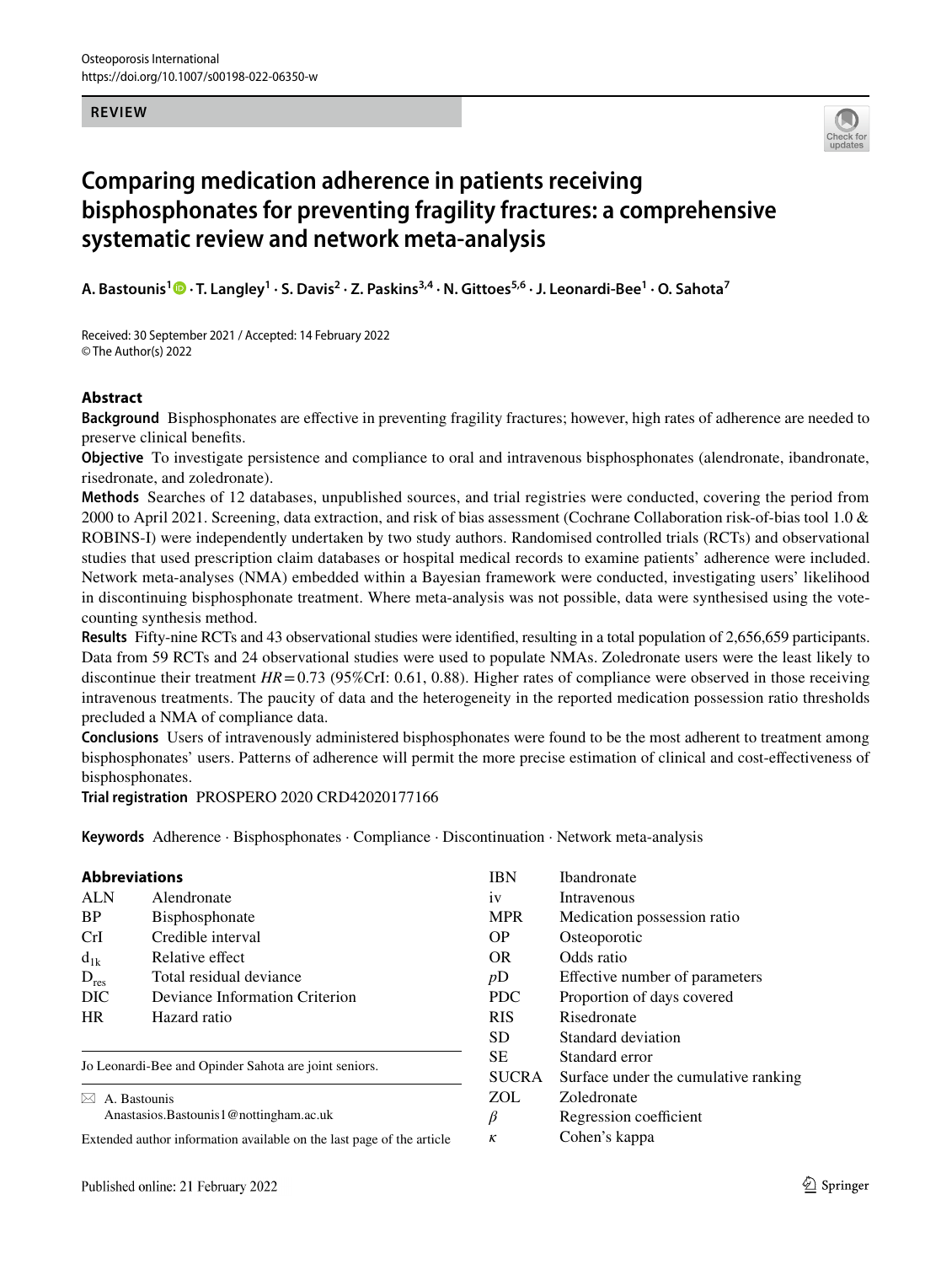*τ* Within-class standard deviation

# **Introduction**

Bisphosphonates (BPs) are the most commonly prescribed treatment for osteoporosis [\[1](#page-8-0)] and are broadly regarded as the optimal treatment for adults with osteoporotic fractures [\[2](#page-8-1), [3\]](#page-8-2). Adherence to BPs is crucial to realise clinical benefts and reduce the risk of fractures. Recent evidence, however, suggests that adherence to oral and parenteral BPs are suboptimal and they tend to decrease over time [[4,](#page-8-3) [5](#page-8-4)]. Given that duration of BP treatment is afected by both individual and contextual factors  $[3, 6]$  $[3, 6]$  $[3, 6]$  $[3, 6]$ , as well as the high heterogeneity observed in adherence rates among BPs, there is a need to undertake a comparative evaluation of adherence among BP users. In this review, adherence is used as an umbrella term which encompasses the following terms [\[7](#page-8-6), [8](#page-9-0)]: (i) initiation, (ii) implementation, and (iii) discontinuation of treatment. Initiation of treatment refers to the time when people start a prescribed medication (i.e. receive the frst dose of a prescribed medication), implementation refers to the level of compliance to the dosing regimen of a prescribed medication from the frst to the last dose, and discontinuation refers to the time when people stop taking their prescribed medication [[9](#page-9-1)]. In this review, the term 'compliance' has been used as synonymous to 'implementation', while the term 'persistence' has been used for denoting '(non)-discontinuation to treatment'.

This is a systematic review and network meta-analysis which seeks to synthesise the evidence on treatment discontinuation, persistence, and compliance among oral and parenteral BP users. In this review, four BPs were considered: alendronate 10 mg/daily and 70 mg/weekly (ALN), ibandronate 150 mg/monthly (IBN-oral), and ibandronate 3 mg/ quarterly intravenously administered (IBN-iv), risedronate 5 mg/daily or 35 mg/weekly (RIS), and zoledronate 5 mg/ annually (ZOL). A comparative evaluation of users' adherence will enable better estimation of BPs' clinical efectiveness which in turn will inform cost-efectiveness modelling more accurately and facilitate clinical decision-making. This review aims to provide estimates regarding users' probability to adhere in BPs' treatment, exploring patterns of discontinuation, persistence, and compliance among people with diferent clinical profles.

# **Methods**

This study was reported following the Preferred Reporting Items for Systematic Reviews and Meta-Analyses (PRISMA) [[10](#page-9-2)] and the PRISMA Extension Statement for Reporting of Systematic Reviews Incorporating Network Meta-analyses of Health Care Interventions checklist [[11](#page-9-3)]. A prospective protocol for the systematic review has been previously published in PROSPERO [CRD42020177166] [[12](#page-9-4)].

### **Eligibility criteria**

Eligible participants were women and men aged  $\geq 65$ or  $\geq$  75 years and women aged  $\leq$  64 years and men aged  $\leq$  74 years in the presence of risk factors [[2](#page-8-1)] (i.e. previous fragility fracture, current use or frequent recent use of oral or systemic glucocorticoids, a history of falls, a family history of hip fracture, other causes of secondary osteoporosis, BMI lower than  $18.5 \text{ kg/m}^2$ , smoking or an alcohol intake of more than 14 units per week in women or more than 21 units per week in men). Studies that recruited mixed populations in terms of gender and other population characteristics were eligible for inclusion. The following four BP medications within their licensed doses [[2\]](#page-8-1) were eligible for inclusion: ALN, IBNiv and IBN-oral, RIS, and ZOL. Relevant comparators included eligible treatments (compared with each other), placebo, or other non-active treatments. Eligible study designs were RCTs, non-randomised parallel comparative studies and retrospective observational studies. Other comparative observational designs (e.g. case–control and cross-sectional studies) were excluded. The outcome of interest were persistence and compliance, quantified either as continuous (e.g., absolute numbers or rates) or discrete measures (e.g., absolute number of participants being persistent/compliant based on pre-specified thresholds). In RCTs, persistence was indirectly inferred by assessing the total number of participants who dropped out at 12 and 24 months; in observational studies, persistence was inferred by assessing the total number of participants who discontinued their treatment based on treatment refill-gaps, using data from claim databases or medical records. In observational studies, compliance was indirectly measured by assessing 'treatment continuity' and using percentages/absolute numbers of medication possession ratios (MPR) and number of users with MPRs over a pre-specified threshold. Reports published as abstracts or conference presentations were excluded where insufficient details were reported. Randomised controlled trials which were judged otherwise eligible but did not report outcome data per treatment arm or reported zero dropouts for both arms were also excluded. Studies which reported the outcomes of interest for BP groups collapsed or studies reporting comparisons based solely on the frequency of administration (e.g. daily versus weekly) were also excluded.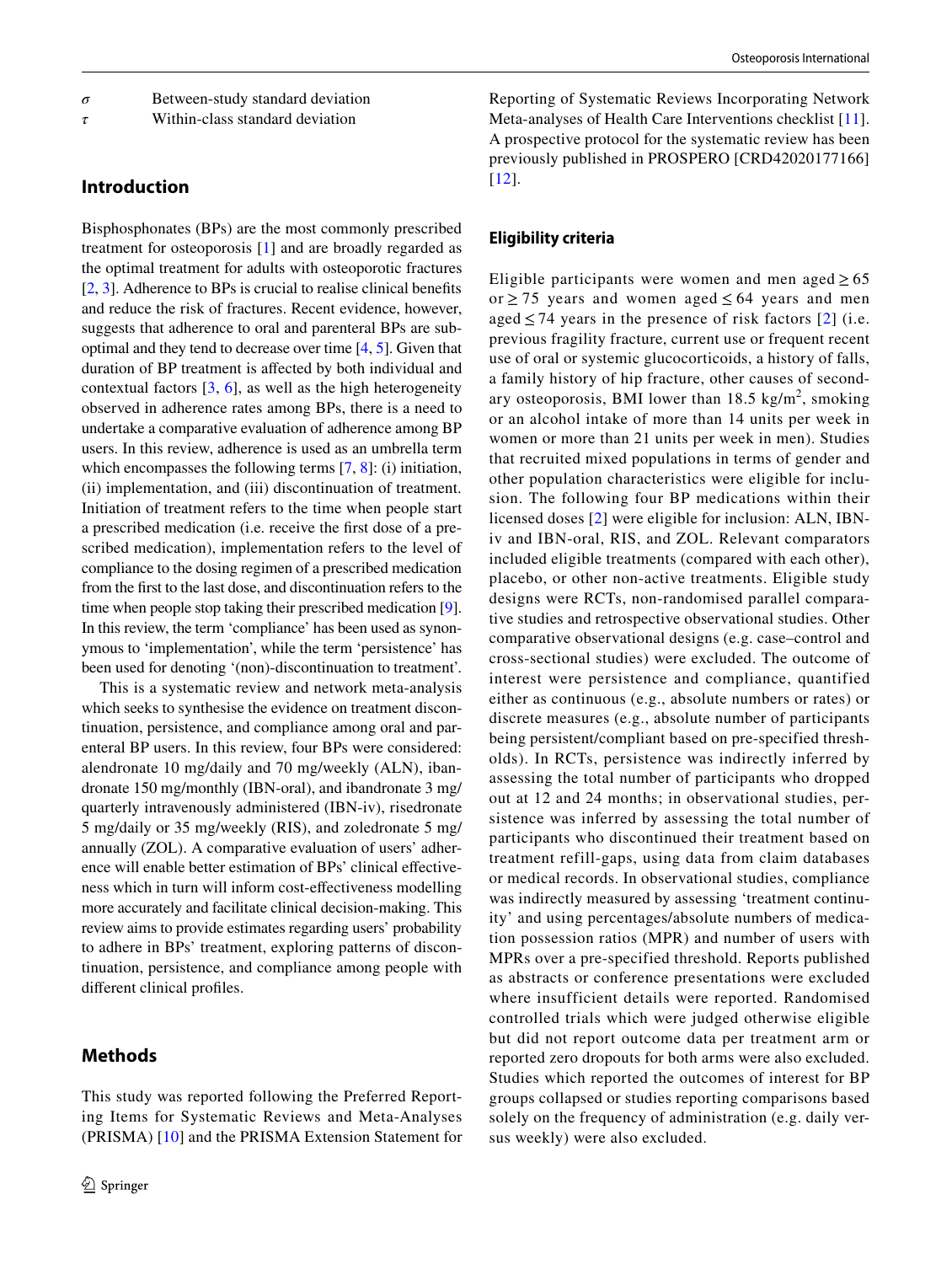### **Search strategy and information sources**

A comprehensive search strategy was developed to identify eligible studies (Appendix 1). The search strategy comprised the following main elements: searching of electronic databases (including unpublished data and trial registries) and scrutiny of bibliographies of retrieved papers. The following databases were searched:

- MEDLINE(R) In-Process & Other Non-Indexed Citations and MEDLINE(R) (Ovid and PubMed);
- EMBASE (Ovid);
- Cochrane Database of Systematic Reviews (Wiley Interscience);
- Cochrane Central Register of Controlled Trials (CEN-TRAL) (Wiley Interscience);
- Cumulative Index to Nursing and Allied Health Literature (CINAHL, EBSCO);
- Database of Abstract of Reviews of Effects (Wiley Online Library);
- Health Technology Assessment Database (CRD Database);
- NHS Economic Evaluation Database (CRD Database);
- OpenGrey;
- Science Citation Index (ISI Web of Knowledge);
- Conference Proceedings Citation Index—Science (Web of Science);
- ClinicalTrials.gov.(<https://clinicaltrials.gov/>)

Searches covered the period from January 2000 to 5 April 2020. Updated searches in the same databases and trial registries were conducted from 2019 to 25–26 March 2021. All potentially relevant citations were downloaded to Endnote X8 Reference Manager bibliographic software (version 8.0; Clarivate Analytics, Philadelphia, PA, USA).

# **Study selection, data collection process, and data items**

Selected studies were imported into Rayyan online software [\[13\]](#page-9-5). Two independent reviewers screened studies for relevance based on titles/abstracts and later full texts (AB & TL) with disagreements resolved through discussion or by consulting a third reviewer (JLB). Two independent reviewers (AB & TL) conducted full-text screening with a high-level of agreement  $(k=0.84)$ . A pilot-tested data extraction form was used to extract relevant data. One reviewer (AB) extracted data with a second reviewer (TL) independently checking at least 50% of the extracted records. Data extracted consisted of the following categories: (i) descriptive statistics (e.g. number recruited and participants' characteristics), (ii) moderators of action (e.g. glucocorticoids use, patients with osteoporosis, history of fractures/fractures at baseline, medication related

to the incidence of secondary osteoporosis), (iii) treatments' characteristics (e.g. drug-type, administration mode, concomitant treatments), (iv) statistics and relevant data on adherence expressed either as binary (e.g. number of participants who dropped out from RCTs, number of users who discontinued with BP treatment, and number of users with varying compliance levels based on pre-specifed thresholds) or continuous outcomes (e.g. mean/range MPR, mean number of infusions/ tablet counts, proportion of days covered (PDC) percentage, mean duration of BP treatment).

# **Geometry of networks**

Treatment-placebo and treatment-active comparisons were visually displayed and network plots were created for all outcomes included in the analyses. For persistence in observational studies (i.e. discontinuation), nodes indicate the diferent treatments included in the analysis and the thickness of edges connecting the nodes indicates the number of studies informing each comparison (thicker lines indicate more populated comparisons). For persistence in RCTs (i.e. dropouts), nodes indicate the diferent treatments included in the analysis, the node size indicates the number of studies included in each node and the thickness of the lines indicates the overall sample size informing each comparison (thicker edges indicate more populated pairwise comparisons).

### **Risk of bias within individual studies**

The methodological quality of the included RCTs was independently assessed at the study level by two reviewers (AB & JLB), using the Cochrane Collaboration risk of bias tool 1.0 [\[14\]](#page-9-6). The methodological quality of the included observational studies was independently assessed at the study level by one reviewer (AB) with a second reviewer (JLB) independently checking 50% of the included studies. The assessment of methodological quality in observational studies was undertaken, using the Cochrane Collaboration Risk Of Bias In Nonrandomised Studies of Interventions tool (ROBINS-I) [\[15](#page-9-7)]. Risk-of-bias plots were created by using the 'robvis' tool [[16\]](#page-9-8).

### **Summary measures and methods of analysis**

### **Persistence**

In RCTs, the number of dropouts at 12- and 24-month was reported in a binary form (number of participants who dropped out subtracted from the total number of participants per arm). The data generation process was assumed to follow a binomial likelihood while NMAs were modelled using the logit function [\[17\]](#page-9-9). Log odds ratios (OR) were estimated from the median and corresponding 95% credibility intervals (CrI) from the 2.5th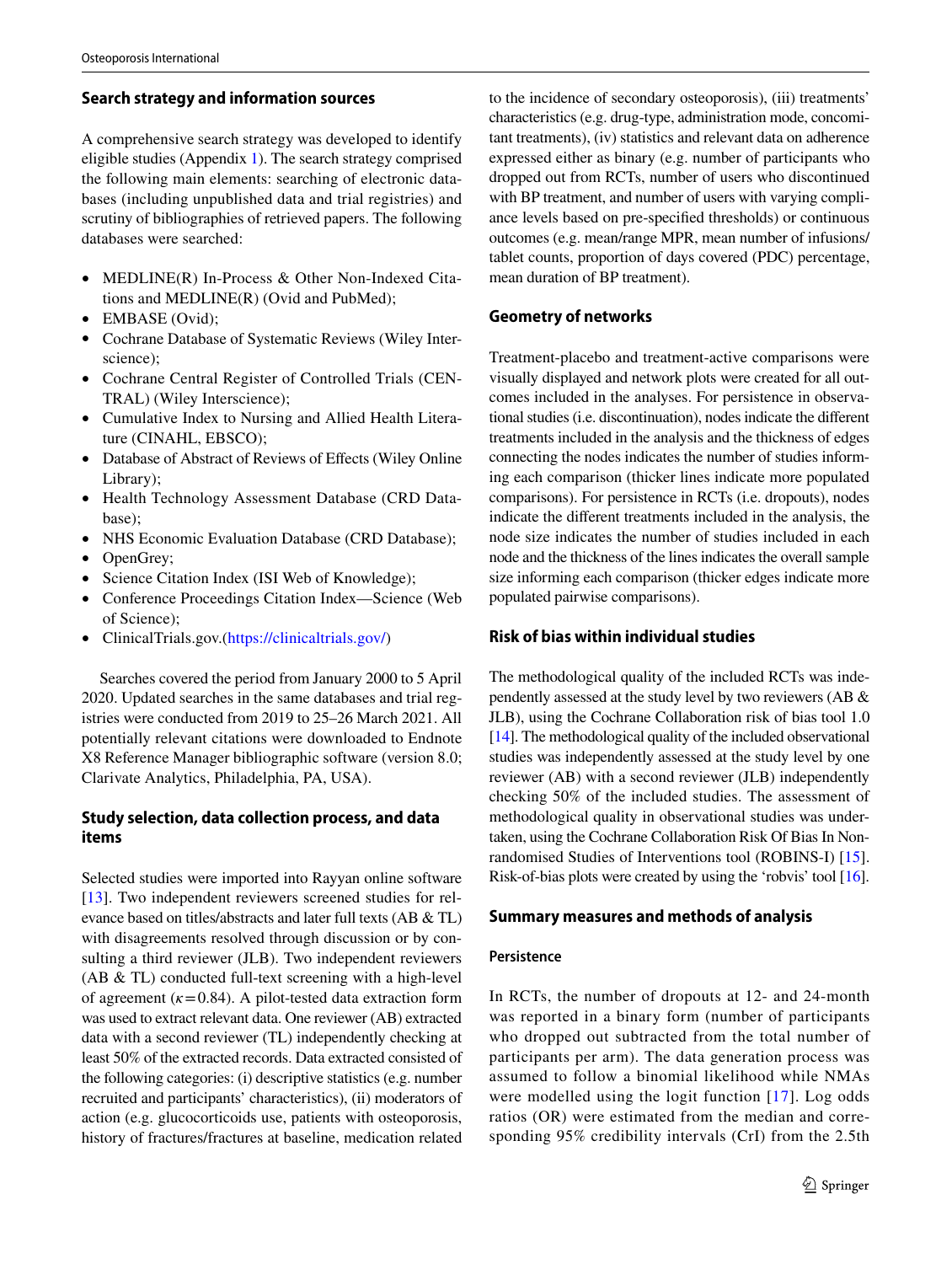and 97.5th centiles of the posterior distribution. In retrospective observational studies, discontinuation was reported in a binary form (number of participants who discontinued the treatment as this is indicated by pre-specifed refll-gaps). Given the absence of control conditions in retrospective observational cohorts, ALN was used as the reference treatment. The data generation process was assumed to follow a binomial likelihood. To account for diferent trial durations, an underlying Poisson process was assumed for each trial arm. The probabilities of any of the aforementioned binary outcomes were considered non-linear functions of event rates, so we modelled the NMAs for the binary outcomes using the complementary log–log link function [\[18](#page-9-10)]. Log hazard ratios (HR) were estimated from the median and corresponding 95% credibility intervals (CrI) from the 2.5th and 97.5th centiles of the posterior distribution. Treatment ranking probabilities and surface under the cumulative rankings (SUCRA) are also reported [[19\]](#page-9-11). For studies including ZOL users, meaningful (>12-month) follow-up assessments were selected and included in the NMA. In case, there were follow-up assessment at 12-month only, ZOL arms were excluded from the NMA.

Standard, independent random (treatment)-efects models were ftted for evaluating users' comparative probability of persistence assessing the total number of dropouts and total number of discontinuations in RCTs and retrospective observational studies respectively [[17\]](#page-9-9). Conventional reference prior distributions were used: (i) trial‐specifc baseline,  $\mu_1 \sim N(0, 100^2)$ , (ii) treatment effects relative to reference treatment,  $d_{1k} \sim N(0, 100^2)$ , and (iii) between-study SD of treatment effects,  $\tau \sim U(0, 2)$ . All analyses were conducted using OpenBUGS (MRC Biostatistics Unit, Cambridge, UK) [\[20\]](#page-9-12) and R Studio (R version 4.0.3) [[21\]](#page-9-13), using the 'gemtc' and 'rjags' packages. Convergence to the target posterior distributions was assessed using the Gelman–Rubin statistic for three independent chains with diferent initial values. For all outcomes, results were based on three independent chains of initial values and 60,000 iterations after a burn-in of 40,000 iterations. Most of NMAs exhibited moderate correlation between successive iterations of the Markov chain, so were thinned by retaining every  $5<sup>th</sup>$  sample.

#### **Vote‑counting synthesis on persistence and compliance**

For those observational studies which were not included in the discontinuation NMA, efect sizes of discontinuation or persistence were summarised using the vote-counting synthesis method based on the direction of effects [[22](#page-9-14)]. Similarly, data on compliance drawn from both RCTs and observational studies were summarised based on the votecounting synthesis method. Findings from both syntheses are presented using cross-study visual displays [[23\]](#page-9-15).

#### **Assessment of inconsistency**

Consistency of evidence for NMAs on persistence using dropout data from RCTs was assessed, using the node-splitting method [\[24](#page-9-16)] in RStudio (R version 4.0.3). Diferences between direct and indirect evidence in all network loops were calculated with  $p$  values  $< 0.05$  indicating the presence of signifcant inconsistency. Due to the multiple arms reported per study in retrospective observational studies, a formal assessment of inconsistency was not performed.

#### **Credibility of the fndings**

Credibility of fndings on persistence was assessed in RCTs only by following the CINeMA approach [[25](#page-9-17)], where the credibility of fndings is accounted for by the assessment of: (i) within-study bias, (ii) reporting bias, (iii) indirectness, (iv) imprecision, (v) heterogeneity, and (vi) incoherence. Conventional levels of OR ranging from 0.8 to 1.25 were used to indicate clinical signifcance. CINeMA's freely available web application [[26\]](#page-9-18) was used to assess credibility of fndings.

### **Additional analysis**

Sensitivity analysis was conducted for measures of the number of dropouts in RCT designs only. Studies with an overall high risk of bias were excluded in the sensitivity analyses. Heterogeneity in treatment efects was explored by considering potential treatment efect modifers. A set of subgroup meta-regressions were conducted on the dropouts outcome, testing the efects of the following three covariates: (i) proportion of patients  $\geq$  75% with osteoporosis, (ii) proportion of patients≥75% at increased fracture risk, and (iii) mode of administration (oral versus intravenous). In all subgroup analyses, we assumed a common interaction efect that applies to the relative effects of all the treatments rela-tive to the reference treatment [\[27](#page-9-19)].

#### **Results**

#### **Study selection**

A PRISMA fow diagram shows the selection of papers for inclusion and exclusion (Fig. [1](#page-4-0)). A total of  $10,030$ articles were retrieved, of which 1,729 were duplicates. Overall, 7,976 studies were excluded following title and abstract screening, and 220 were excluded following the full-text screen. A reference list of studies included in this review is reported in the appendices (Appendix 12). Data were extracted from 59 RCTs drawn from 69 published reports [1–69] and 43 observational studies drawn from 45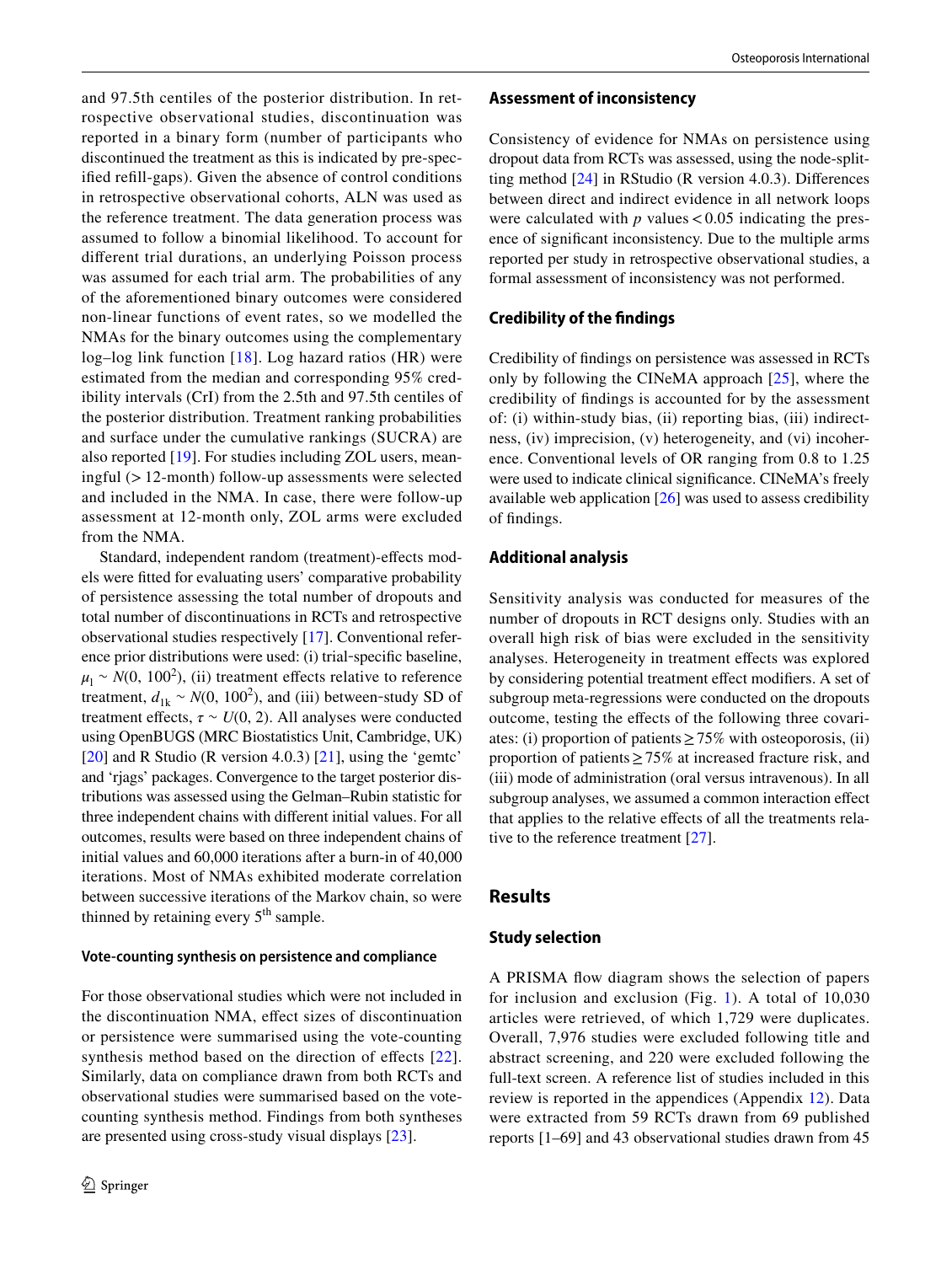<span id="page-4-0"></span>**Fig. 1** PRISMA fow diagram of the selected studies (the number of records retrieved in each database are reported in Appendix 1)



published reports [70–114], resulting in a total population of 2,656,659 participants. Overall, for persistence, 16,577 participants were included in the NMAs of RCTs and 985,484 BP users were included in the NMA of retrospective observational studies.

### **Networks' structures and geometry**

Two network plots comparing BP effects on the absolute numbers of dropouts were created (Appendix 3). Data on dropouts at 12 months provided six closed loops of evidence. Overall, 30 two-arm and one three-arm studies were included in the analysis, resulting in a total of 10,419 participants. The most studied treatment was ALN  $(n_{\text{studies}}=16)$ , while PLB was used as a comparator in 24 studies. Data on dropouts at 24 months provided four closed loops of evidence. Overall, 21 two-arm and one three-arm studies were included in the analysis, resulting in a total of 6,158 participants. The most studied treatment was ZOL  $(n_{\text{studies}} = 10)$ , while PLB was used as a comparator in 19 studies. One network was created for discontinuation data drawn from observational studies. Overall, eight two-arm, 12 three-arm, and four fve-arm studies were included in the analysis. The most commonly

treatments were ALN and RIS, with each contributing 23 arms in the analysis.

# **Studies characteristics and risk of bias within individual studies**

Overall, 59 trials and 43 observational studies were included in this review (Appendix 2). Of the included trials, 31 trials were conducted in North America or in multiple countries [1,3,6,8,9,10,12,13,16,18,20–23,36–41,43–45,48–50,54,55, 61,63,65]. Overall, 38 trials exclusively targeted female participants [1–3,6,8,12,13,15,16,20–24,27–30,32,33,35,37–41 ,46,47,49,55,57–59,61,64,65,67,68], while in 21 trials, most of the participants fulflled the criteria of osteoporosis [3,6, 8,12,13,15,16,20,27,28,33,37,41,42,52,57,60,61,63,64,67]. In total, the overall risk of bias was high in 18 trials [12,13, 15,16,27,28,30,34,46,54,55,58,59,63–65,67,69] (Appendix 6). The majority of observational studies adopted a retrospective design, while three of them adopted a prospective comparative design [88,98,99]. Twenty observational studies were conducted in Europe [71,73,74,80,84,87,88,90,92,94 ,96,98,101,102,104–106,109,113,114] and 18 studies were conducted in the USA [70,76–79,81–83,86,89,95,97,100,1 03,108,110–112]. In 14 studies, the majority of participants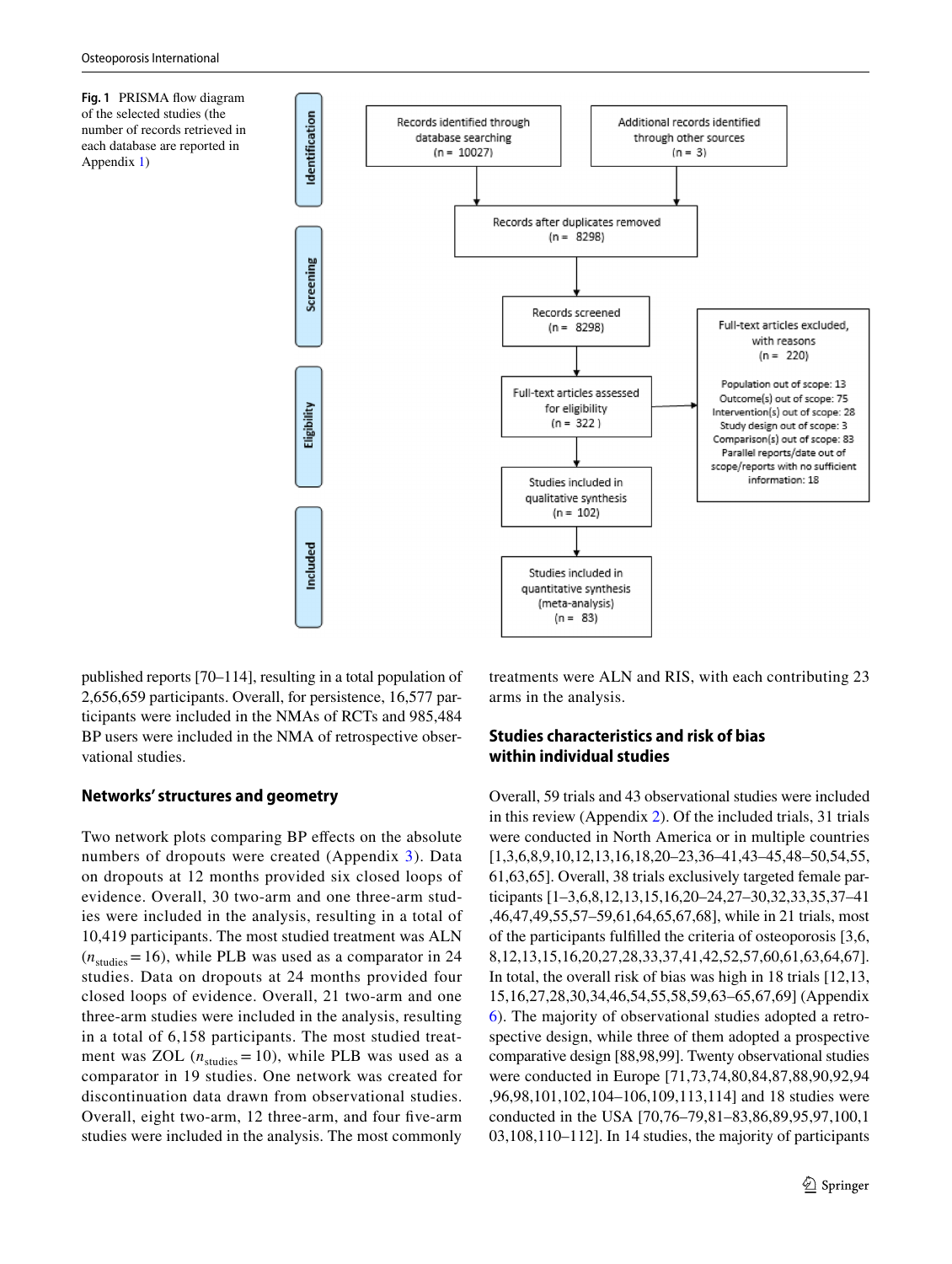fulflled the criteria of osteoporosis [72,80,82,86,88,89,97,9 8,100,105,106,110,112,113]. Overall, three studies received a moderate risk of bias rating [88,97,99], two received a critical risk of bias rating [80,111], and the rest received a serious risk of bias rating.

# **Synthesis of results on persistence: measured using dropouts in RCTs**

A NMA was used to compare the effects of ALN, RIS, ZOL, and IBN-oral relative to PLB on the total number of dropouts at 12 months. Overall, data were available from 30 two-arm and one three-arm RCTs. The network provided nine direct treatment comparisons. Each of the direct comparisons between ALN versus ZOL and RIS versus IBN-oral were informed by one small study. Eight contrasts were checked for inconsistency between direct and indirect evidence. None of the comparisons showed significant evidence of inconsistency, as assessed using Bayesian  $p$  values ( $p > 0.05$ ) (Appendix 8). The model fitted the data relatively well (difference  $<$  3), with a total residual deviance of 64.8 being close to the number of data points included in the analysis, which was 63 (*DIC* = 369). The betweenstudy SD was estimated to be 0.16 (95%CrI: 0.009, 0.41), implying mild heterogeneity in treatment effects between RCTs. Users of ZOL and RIS were less likely to dropout compared to PLB users with none of these effects being statistically significant (Table [1\)](#page-5-0). The lowest likelihood of dropping out was detected in ZOL

<span id="page-5-0"></span>**Table 1** League table presenting network meta-analysis estimates (lower triangle) and direct estimates (upper triangle) regarding BPs efectiveness on persistence as measured using dropouts data from RCTs and discontinued treatment data from observational studies. From the left to the right: (i) number of participants who dropped out from RCTs at 12 months, (ii) number of participants who dropped out

users *OR* = 0.73 (95%CrI: 0.51, 1.05; probability: 0.88; SUCRA: 0.95) (Appendix 4).

A NMA was used to compare the effects of ALN, RIS, ZOL, and IBN-oral relative to PLB on the total number of dropouts at 24 months. Overall, data were available from 21 two-arm and one three-arm RCTs. The network provided eight direct treatment comparisons. Each of the direct comparisons between ALN versus IBN, ALN versus RIS, and RIS versus IBN-oral were informed by one small study. Three contrasts were checked for inconsistency between direct and indirect evidence. None of the comparisons showed significant evidence of inconsistency, as assessed using Bayesian *p* values ( $p > 0.05$ ) (Appendix 8). The model fitted the data well with a total residual deviance of 45.51 being close to the number of data points included in the analysis, which was 45 (*DIC* = 276.7). The between-study SD was estimated to be 0.34 (95%CrI: 0.09, 0.64), implying mild to moderate heterogeneity in treatment effects between RCTs but with reasonably uncertainty. Users of ALN, RIS, and IBN-oral were less likely to dropout compared to PLB users with none of these effects being statistically significant (Table [1\)](#page-5-0). The lowest likelihood of dropping out was detected in IBN-oral users *OR* = 0.72 (95%CrI: 0.31, 1.66; probability: 0.54; SUCRA: 0.72) (Appendix 4).

from RCTs at 24 months, (iii) number of participants who discontinued BPs treatment in observational studies. Posterior ORs (95%CrI) are reported in persistence (drop-out) NMAs of RCTs and posterior median HRs (95%CrI) are reported in persistence (discontinuation) NMA of retrospective observational studies.

| ZOL                                                                                                                                                                                                                                                       |                         | 0.81<br>(0.47,<br>1.39)  |                         |               | IBN-or                                                                |                                                        |                         | $\overline{\phantom{a}}$                                                  |                                           | ZOL                     |                           | $\overline{\phantom{a}}$ |                        |            |
|-----------------------------------------------------------------------------------------------------------------------------------------------------------------------------------------------------------------------------------------------------------|-------------------------|--------------------------|-------------------------|---------------|-----------------------------------------------------------------------|--------------------------------------------------------|-------------------------|---------------------------------------------------------------------------|-------------------------------------------|-------------------------|---------------------------|--------------------------|------------------------|------------|
| 0.76<br>(0.53,<br>1.11)                                                                                                                                                                                                                                   | <b>RIS</b>              | 0.97<br>(0.66, )<br>1.5) |                         |               | 0.86<br>(0.37,<br>2.05)                                               | <b>RIS</b>                                             |                         | 0.84<br>(0.55,<br>1.3)                                                    |                                           | 0.86<br>(0.68,<br>1.09  | IBN-iv                    | ٠                        |                        |            |
| 0.73<br>(0.51,<br>1.05)                                                                                                                                                                                                                                   | 0.95<br>(0.72,<br>1.26) | Placebo                  |                         |               | 0.84<br>(0.36, 2)                                                     | 0.97<br>(0.56,<br>1.74)                                | <b>ALN</b>              | 0.78<br>(0.41,<br>1.52)                                                   |                                           | 0.73<br>(0.61,<br>0.88  | 0.84<br>(0.68,<br>1.06)   | <b>ALN</b>               |                        |            |
| 0.69<br>(0.49,<br>1.02)                                                                                                                                                                                                                                   | 0.9<br>(0.69,<br>1.2)   | 0.94<br>(0.75,<br>1.2)   | <b>ALN</b>              |               | 0.72<br>(0.33,<br>1.66)                                               | 0.84<br>(0.57,<br>1.24)                                | 0.86<br>(0.53,<br>1.37) | Placebo                                                                   |                                           | 0.73<br>(0.6,<br>0.88   | 0.84<br>(0.67, )<br>1.06) | 0.99<br>(0.87,<br>1.13)  | IBN-or                 |            |
| 0.64<br>(0.39,<br>1.02)<br>as a construction of the construction of the construction of the construction of the construction of the construction of the construction of the construction of the construction of the construction of the construction of t | 0.83<br>(0.54,<br>1.23) | 0.87<br>(0.6,<br>1.24)   | 0.92<br>(0.63,<br>1.27) | <b>IBN-or</b> | 0.67<br>(0.28,<br>1.68)<br>10.21<br>and the state of the state of the | 0.78<br>(0.47,<br>1.31)<br>$\sim$ $\sim$ $\sim$ $\sim$ | 0.8<br>(0.47,<br>1.33)  | 0.92<br>(0.66,<br>1.32)<br>$\mathbf{1}$ and $\mathbf{2}$ and $\mathbf{3}$ | ZOL<br>$\sim$ $\sim$ $\sim$ $\sim$ $\sim$ | 0.67<br>(0.56,<br>(0.8) | 0.77<br>(0.62,<br>0.97)   | 0.91<br>(0.82,<br>1.01)  | 0.91<br>(0.8,<br>1.04) | <b>RIS</b> |

*Note.* ALN = Alendronate; IBN-iv: Ibandronate 3mg intravenous; IBN-or: Ibandronate 150mg oral; RIS: Risedronate; ZOL: Zoledronate. Treatments are reported in order of relative ranking for efficacy. Comparisons between treatments should be read from left to right, and their odds ratio/hazard ratio is in the cell in common between the column-defining treatment and the row-defining treatment. Odds ratios (OR) and hazard ratios (HR) < 1 favour the column-defining treatment for the network estimates and the row-defining treatment for the direct estimate: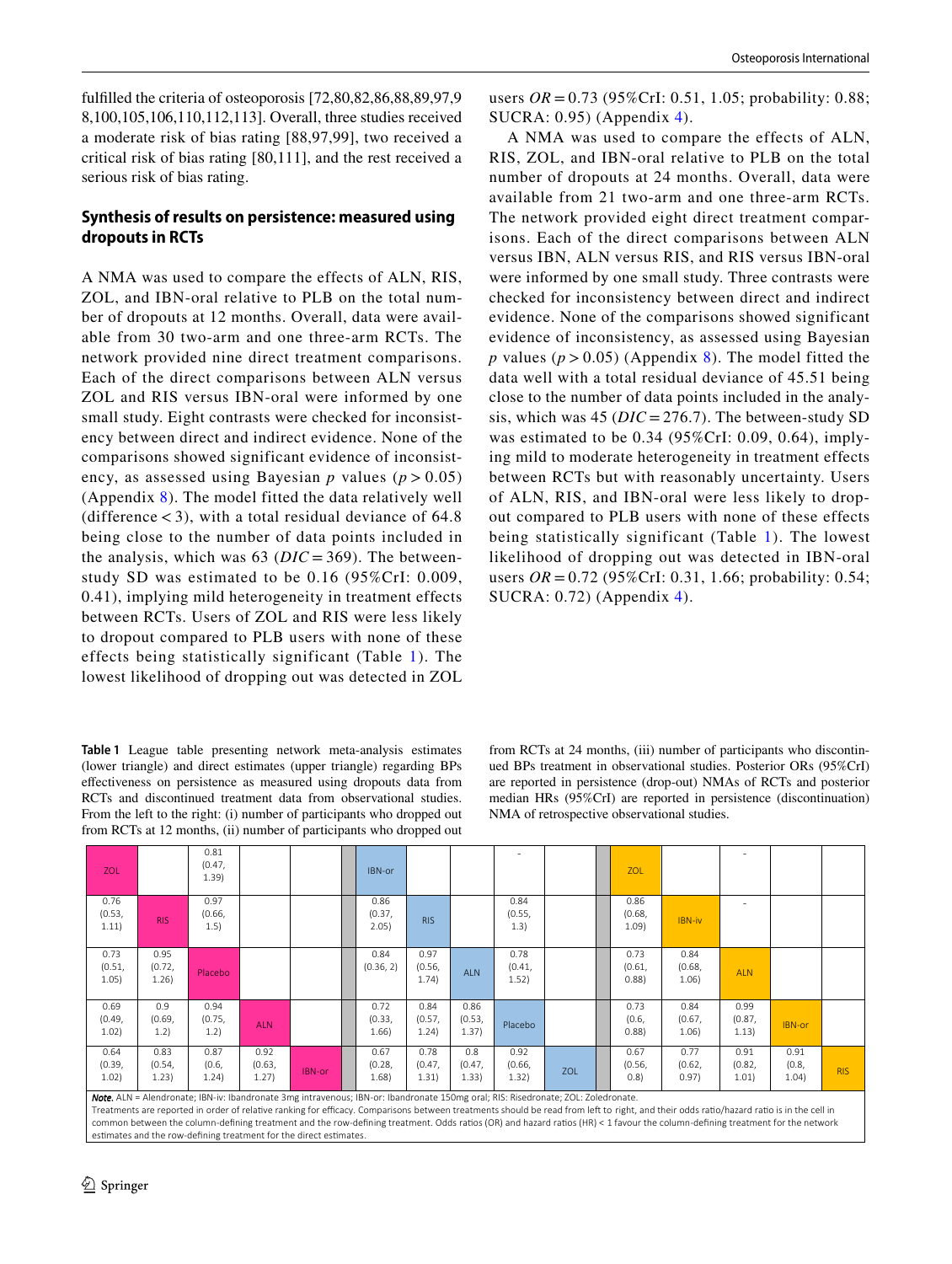# **Synthesis of results on persistence: measured using discontinuation of treatment data from observational studies**

A NMA was used to compare the efects of RIS, ZOL, IBNoral, and IBN-iv relative to ALN on the absolute number of people who discontinued their BP treatments. Overall, data were available from 24 retrospective observational studies. The model fitted the data well with a total residual deviance of 73.27 being close to the number of data points included in the analysis, which was 73 (*DIC* = 762.5). The betweenstudy SD was estimated to be 0.24 (95%CrI: 0.19, 0.31), implying mild heterogeneity in treatment effects between observational studies with reasonably uncertainty. Users of ZOL and IBN-iv were less likely to discontinue compared to ALN with the efects of the former being statistically signifcant (Table [1\)](#page-5-0). The lowest likelihood for discontinuation was detected in ZOL users *HR*=0.73 (95%CrI: 0.61, 0.88; probability: 0.88; SUCRA: 0.97) (Appendix 4). Heterogeneity of efects was explored by undertaking a post hoc meta-regression on the absolute number of discontinuers using refll-gap as a moderator variable. Although slightly decreased in magnitude, the direction of effects remained the same. The model ft remained almost the same with a total residual deviance of 72.63 (DIC: 755.9). The between-study SD was estimated to be 0.29 (95%CrI: 0.20, 0.42), implying mild heterogeneity in treatment efects between RCTs with reasonable uncertainty. Higher medication efects on discontinuation were detected in participants with longer refll gap thresholds, although the results were not statistically significant  $\beta$ = −0.23 (95%CI: −0.72, 0.21).

# **Additional analysis—persistence using data from RCTs**

Heterogeneity of effects was explored by undertaking sensitivity analysis on persistence in RCTs (i.e. number of dropouts) using risk of bias assessment as a moderator variable (Appendix 5). For persistence using the absolute number of dropouts at 12 months, data were available from 20 two-arm trials. The model had a good ft with the data with a total residual deviance of 41.25 being close to the number of data points included in the analysis, which was 40 (*DIC*=237.5). The between-study SD was estimated to be 0.2 (95%CrI: 0.008, 0.57), implying mild heterogeneity in treatment efects between RCTs with reasonably uncertainty. The direction of the fndings remained the same compared to the main analysis with the only exception being for users of IBN-oral. None of the treatment efects was significantly different compared to PLB  $(p > 0.05)$ . Users of ZOL were the least likely to dropout compared to participants of PLB *OR*=0.88 (95%CrI: 0.54, 1.42). For the total number of dropouts at 24 months, data were available from

18 two-arm trials. The model had a good fit with the data with a total residual deviance of 37.16 being close to the number of data points included in the analysis, which was 36 (*DIC*=224.7). The between-study SD was estimated to be 0.43 (95%CrI: 0.13, 0.83), implying moderate heterogeneity in treatment efects between RCTs. The direction of the fndings remained the same compared to the main analysis, although their magnitude was slightly decreased. None of the treatment efects was signifcantly diferent compared to PLB  $(p > 0.05)$ . Users of oral ibandronate were found to be the least likely to dropout compared to participants on PLB,  $OR = 0.57$  (95%CrI: 0.09, 3.18). Heterogeneity of effects of persistence was explored by undertaking separate metaregression analyses on the absolute number of dropouts at 12 and 24 months using osteoporosis diagnosis and history of or prevalent fractures at baseline as efect modifers. None of the tested efect modifers was found to signifcantly interact with the treatment efects while in none of the cases, the model ft was improved compared to the main NMAs (Appendix 5).

### **Vote‑counting synthesis on persistence**

Overall, 12 observational studies were included in the votecounting synthesis on persistence with eight studies providing data for ALN versus RIS [72,78,80,84,106,107,111,113], two for RIS versus IBN-oral [86,111], one for RIS versus PLB [99], one for ALN versus IBN-oral [111], one for ALN versus IBN-iv [88], and one for ZOL versus IBNiv [77] comparisons (references are reported in Appendix 11). There was mixed evidence regarding the comparison between ALN and RIS with four studies favouring ALN users [72,80,107,111], while four studies favoured RIS users [78,84,106,113]. Data expressed in years showed comparable persistence rates between ALN and RIS users [71,79,90,98,114]. In a post hoc sensitivity analysis of ALN versus RIS comparison, we restricted our synthesis only on the weekly administration for both BPs. From a total of fve studies, in four studies, ALN users tend to be more persistent than RIS ones with these efects being statistically signifcant [74,83,107,114]. Data from two studies [86,111] showed that RIS and ALN users tend to be more persistent compared to IBN-oral users, with these efects being statistically signifcant. One study showed that IBN-iv users are more persistent through time compared to ALN users [88], while ZOL users were found to be more persistent than IBN-iv users [77].

#### **Vote‑counting synthesis on compliance**

Overall, 29 studies were included in the vote-counting synthesis of compliance data. From 11 RCTs, fve RCTs provided data on the comparison of PLB versus ALN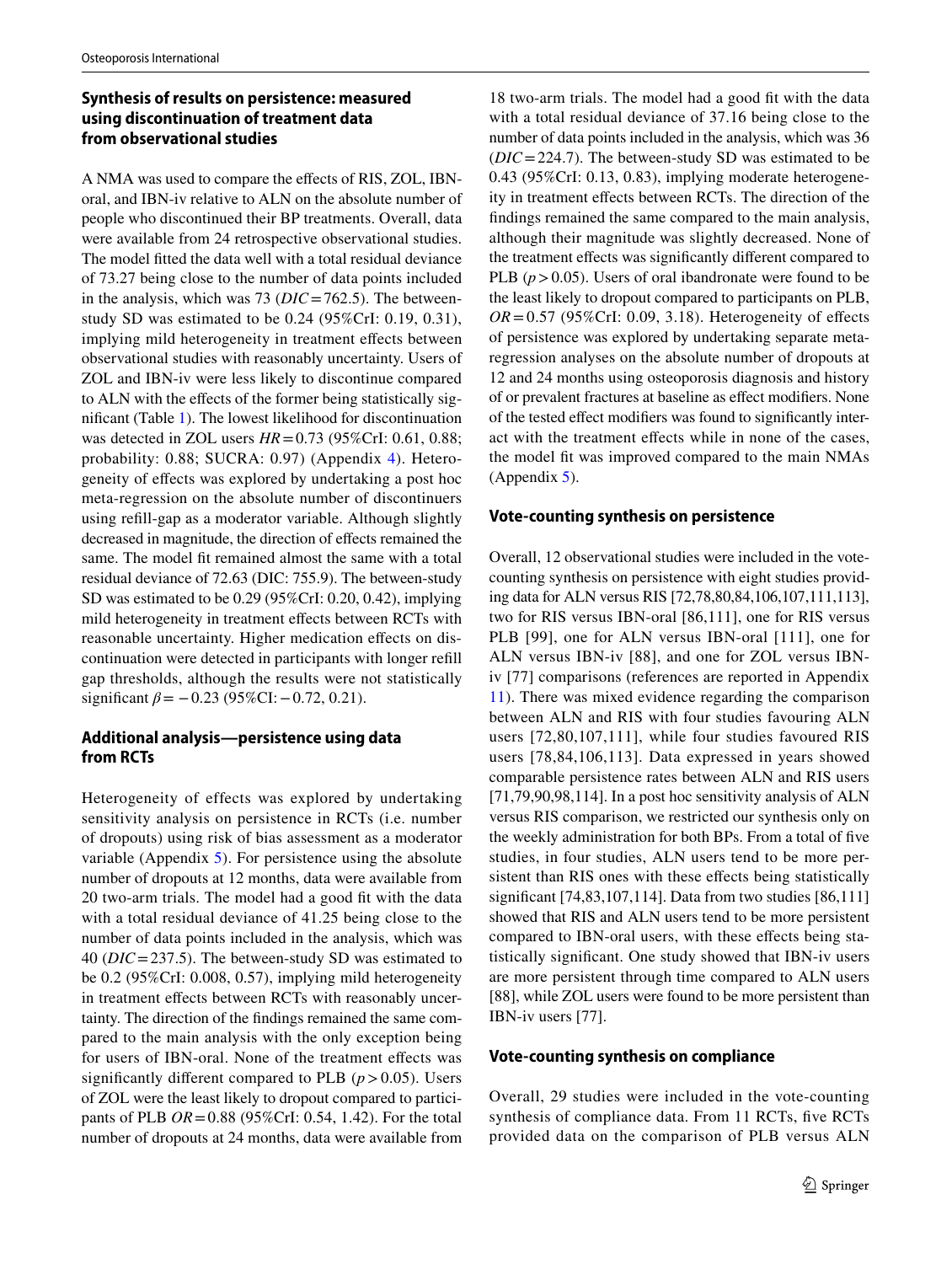$[14,23,60,63,69]$ . In four trials, PLB participants were found to be more compliant, although these efects were not statistically signifcant [23,60,63,69]. Three trials provided data on the comparison of PLB versus RIS, with all of them favouring RIS participants; however, none of these efects was statistically signifcant [10,23,65]. One trial provided data on the comparison of PLB versus ZOL, with PLB participants being more compliant and this effect was statistically signifcant [3]. One trial provided data on the comparison between PLB and IBN-oral, with PLB participants being more compliant although these efects were not statistically signifcant [43]. One trial provided data for the comparison between ALN and ZOL, with the ZOL participants being more compliant, although the efects were not statistically signifcant [44]. The only three-arm trial provided data for IBN-oral, RIS, and ALN, with IBNoral participants being the most compliant, although these efects were not statistically signifcant [46].

Overall, 18 observational studies included in the votecounting synthesis on compliance with 14 studies providing data on the comparison of ALN versus RIS. In eight studies, ALN users were found to be more compliant than RIS ones with efect sizes in six studies being statistically signifcant [76,79,81–83,94]. In six studies, RIS users were found to be more compliant than ALN users with efect sizes drawn from two studies being statistically signifcant [84,103]. In two studies [89,114], compliance was expressed as percentage ranges of MPR. In one study [89], comparable mean MPRs were observed between the two BPs, while higher compliance rates were observed in RIS users in the third study [114]. Eight studies provided data on the comparison between ALN and IBN-oral and six of them were included in the vote-counting synthesis. In four studies [76,82,83,101], ALN users were found to be more compliant than IBN-oral users with three of these providing statistically signifcant efect sizes [82,83,101]. In two studies [81,94], IBN-oral users were found to be more compliant while in one study, the observed effect size was statistically significant [94]. In two studies [89,108], higher mean MPR rates were observed in the IBN-oral users. In one study, which compared IBN-oral versus RIS users, participants in the latter were found to be more compliant with the effects being statistically significant [85,86]. Two studies provided data on the comparison of ALN versus IBN-iv with mixed evidence [81,88]. Two studies provided data on the comparison of IBN-oral versus IBN-iv with participants in the latter being more compliant with statistically signifcant efects [97,114]. In one study, ZOL users were found to be more compliant compared to ALN users with the efects being statistically signifcant [81]. Direct comparison between ZOL and IBN-iv users found that users of the former were more compliant in terms of the mean number of infusions received [77].

### **Discussion**

This is a systematic review with network meta-analyses and vote-counting synthesis, assessing the probability of adherence to BP treatment administered for preventing fragility fractures. For persistence, results from the NMA from RCTs showed that ZOL users may be less likely to dropout from trials at 12 months, although these efects were marginally non-signifcant. Results from the NMA using data from the observational studies showed that ZOL and IBN-iv users were less likely to discontinue their treatment over time, with ZOL users being statistically signifcantly more persistent compared to oral BPs users. Data drawn from the vote-counting synthesis were in line with the results of NMAs, where ZOL and IBNiv users were more likely to persist with their treatment, with ZOL users being more persistent compared to their IBN-iv counterparts. Users of ALN and RIS showed comparable persistence rates; however, when we restricted our analysis to weekly administration, ALN users were found to be more likely to persist to treatment over time. Due to the paucity of data and the heterogeneity in reporting compliance data, we were unable to perform NMAs, but synthesis based on vote counting found that compliance to ZOL is greater within 24 months after the initiation of their treatment. Users of IBN-iv were found to be more compliant compared to the IBN-oral users. Users of ALN were found to be more compliant than RIS users, while mixed evidence were observed in the comparison between ALN and IBN-oral users.

These fndings have important implications for clinical practice and future research. In general, persistence to BP treatment was found to decrease after 12 months, stressing the need to address adherence barriers according to BP treatment and people with diferent clinical profles. Nevertheless, ZOL users were found to be less likely to discontinue their treatment over time and they showed higher compliance rates. These fndings are partly in line with the results from the drop-out NMA at 12 months. Without ignoring the interplay of individual and contextual factors, which afect participation and adherence in clinical trials [[28,](#page-9-20) [29](#page-9-21)], we can assume that most ZOL users are likely to receive at least two infusions before discontinuing their treatment. The use of ZOL has been generally recommended for at least three years [[30](#page-9-22)] and, although reduced adherence rates have been observed in ZOL users after the frst year [[31](#page-9-23)], simpler drug regimens can improve adherence rates [[32](#page-9-24)]. Results of vote-counting synthesis on oral BPs were partly in line with the NMA results. Alendronate and RIS users showed comparable persistence rates; however, ALN users were found to be more compliant than their RIS counterparts. When we restricted our synthesis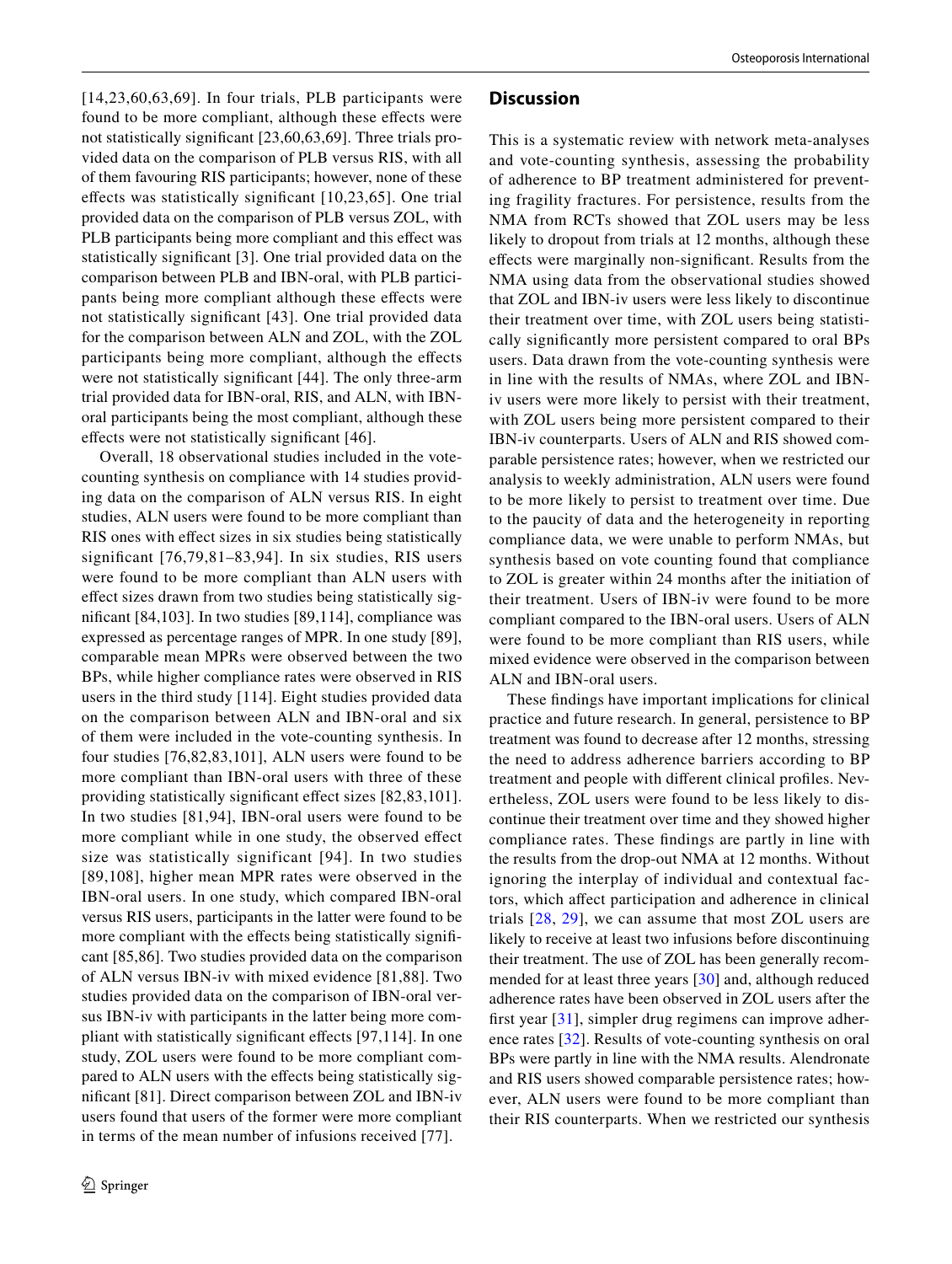to weekly administration of both BPs, weekly ALN users were found to be more persistent to treatment compared to RIS weekly users. Given that ALN is the most widely prescribed medication, clinical decision-making should consider, alongside its clinical effectiveness, ways in which ALN users could be assisted to receive medication properly and remain on treatment long-term.

### **Strengths and limitations**

This systematic review has several strengths. First, this review includes a robust search strategy, covering a wide range of databases, trial registries, and grey literature. Second, this systematic review employed gold-standard methods in conducting, reporting, and assessing the credibility of fndings. Third, this systematic review included both RCTs and observational studies, adopting a combined approach to synthesise data. Inevitably, this review has also some limitations. First, participants' persistence on BP treatments in RCTs was assessed by using the total number of dropouts as a proxy measure. Given that this was the only way to capture discontinuers in RCTs, dropout NMA fndings should be interpreted under this limitation. Second, persistence in the NMA of observational studies was assessed as the absolute number of discontinuers per BP treatment based on varying refll-gaps and without accounting for the censored follow-up time. Third, due to the scarcity of data on males, a subgroup analysis of persistence rates between males and females was not conducted. Fourth, compliance was indirectly assessed by measuring treatment continuity based on diferent measures. Although a NMA would be more informative, vote-counting synthesis is well-suited in the presence of incomplete and highly-heterogeneous data [[23\]](#page-9-15) in both observational studies and RCTs. Fifth, this review did not assess the comparative efectiveness of bisphosphonates against monoclonal antibody and anabolic medications. Sixth, the paucity of data precluded the subgroup analysis between participants receiving bisphosphonates for primary prevention and those receiving bisphosphonates for secondary prevention purposes.

# **Conclusions**

Adherence was higher in intravenously administered BP users. Clinical decision-making could be facilitated by taking into account adherence patterns in BP users who are at increased risk of fractures.

**Supplementary Information** The online version contains supplementary material available at<https://doi.org/10.1007/s00198-022-06350-w>. **Funding** This work was supported by the National Institute for Health Research (NIHR), Health Technology Assessment (HTA) Programme [NIHR127550]. Zoe Paskins is funded by the NIHR, Clinician Scientist Award (CS-2018–18-ST2-010)/NIHR Academy.

### **Declarations**

**Competing interests** The authors declare no competing interests.

**Disclaimer** This report presents independent research commissioned by the National Institute for Health Research (NIHR). The views and opinions expressed by authors in this publication are those of the authors and do not necessarily refect those of the NHS, the NIHR, MRC, CCF, NETSCC, the Health Technology Assessment (HTA) programme or the Department of Health.

**Open Access** This article is licensed under a Creative Commons Attribution-NonCommercial 4.0 International License, which permits any non-commercial use, sharing, adaptation, distribution and reproduction in any medium or format, as long as you give appropriate credit to the original author(s) and the source, provide a link to the Creative Commons licence, and indicate if changes were made. The images or other third party material in this article are included in the article's Creative Commons licence, unless indicated otherwise in a credit line to the material. If material is not included in the article's Creative Commons licence and your intended use is not permitted by statutory regulation or exceeds the permitted use, you will need to obtain permission directly from the copyright holder. To view a copy of this licence, visit <http://creativecommons.org/licenses/by-nc/4.0/>.

# **References**

- <span id="page-8-0"></span>1. Compston JE, McClung MR, Leslie WD (2019) Osteoporosis. The Lancet 393:364–376
- <span id="page-8-1"></span>2. National Institute for Health and Care Excellence (2020) Osteoporosis: assessing the risk of fragility fracture (NICE Clinical Guideline [CG146]) Available from: [https://www.nice.org.uk/guidance/](https://www.nice.org.uk/guidance/cg146/chapter/2-Research-recommendations) [cg146/chapter/2-Research-recommendations](https://www.nice.org.uk/guidance/cg146/chapter/2-Research-recommendations) [Assessed at 12 July 2021]
- <span id="page-8-2"></span>3. Qaseem A, Forciea MA, McLean RM, Denberg TD (2017) Treatment of low bone density or osteoporosis to prevent fractures in men and women: a clinical practice guideline update from the American college of physicians. Ann Intern Med 166(11):818–839
- <span id="page-8-3"></span>4. Fatoye F, Smith P, Gebrye T, Yeowell G (2019) Real-world persistence and adherence with oral bisphosphonates for osteoporosis: a systematic review. BMJ Open 9(4):e027049
- <span id="page-8-4"></span>5. Koller G, Goetz V, Vandermeer B, Homik J, McAlister FA, Kendler D, Ye C (2020) Persistence and adherence to parenteral osteoporosis therapies: a systematic review. Osteoporosis International 1–0
- <span id="page-8-5"></span>6. Yeam CT, Chia S, Tan HC, Kwan YH, Fong W, Seng JJ (2018) A systematic review of factors affecting medication adherence among patients with osteoporosis. Osteoporos Int 29(12):2623–2637
- <span id="page-8-6"></span>7. Vrijens B, De Geest S, Hughes DA, Przemyslaw K, Demonceau J, Ruppar T, Dobbels F, Fargher E, Morrison V, Lewek P, Matyjaszczyk M (2012) A new taxonomy for describing and defning adherence to medications. Br J Clin Pharmacol 73(5):691–705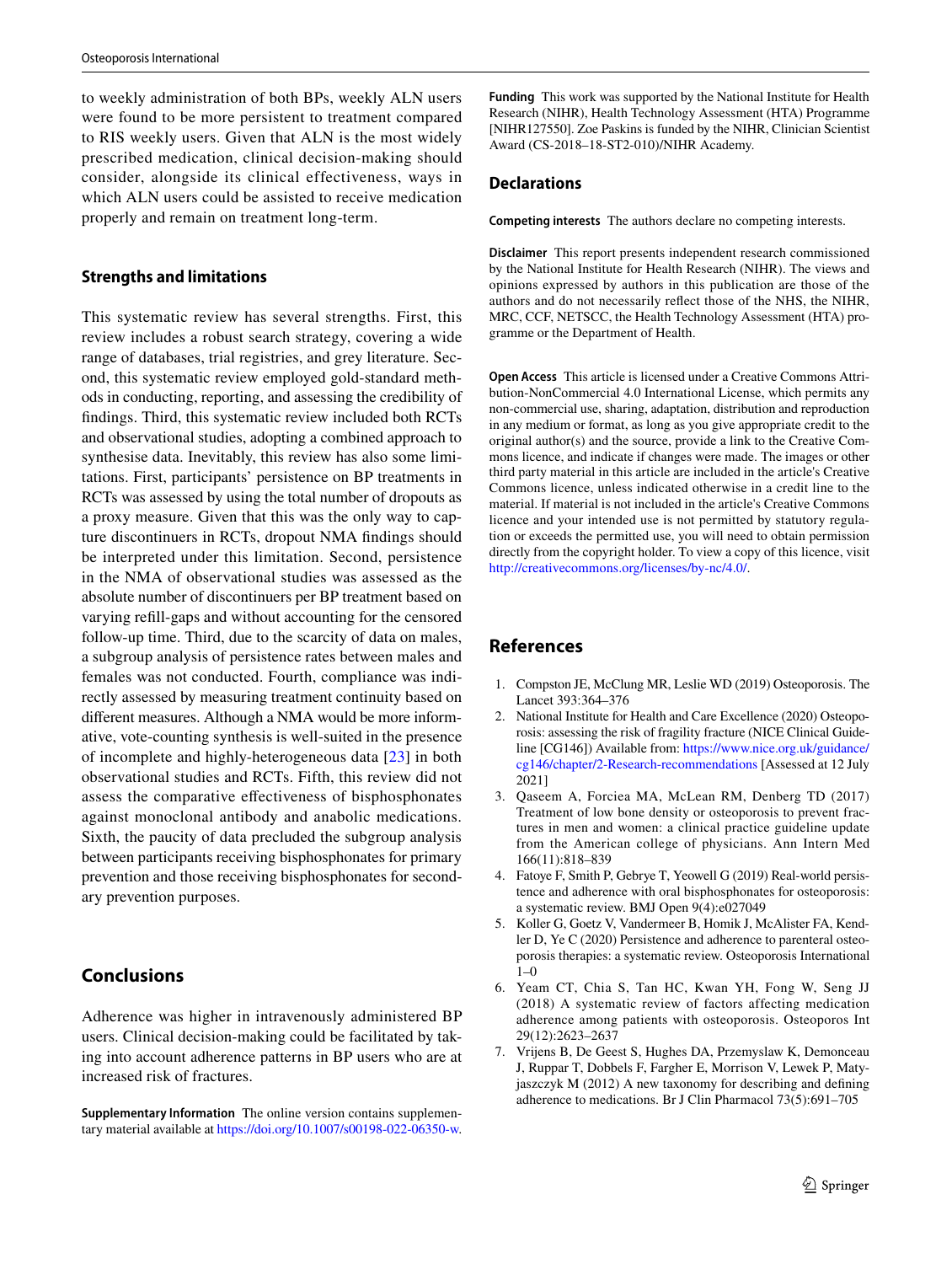- <span id="page-9-0"></span>8. De Geest S, Zullig LL, Dunbar-Jacob J, Helmy R, Hughes DA, Wilson IB, Vrijens B (2018) ESPACOMP medication adherence reporting guideline (EMERGE). Ann Intern Med 169(1):30–35
- <span id="page-9-1"></span>9. Hiligsmann M, Cornelissen D, Vrijens B, Abrahamsen B, Al-Daghri N, Biver E, Brandi ML, Bruyère O, Burlet N, Cooper C, Cortet B (2019) Determinants, consequences and potential solutions to poor adherence to anti-osteoporosis treatment: results of an expert group meeting organized by the European Society for Clinical and Economic Aspects of Osteoporosis, Osteoarthritis and Musculoskeletal Diseases (ESCEO) and the International Osteoporosis Foundation (IOF). Osteoporos Int 30(11):2155–2165
- <span id="page-9-2"></span>10. Page MJ, Moher D, Bossuyt PM, Boutron I, Hofmann TC, Mulrow CD, Shamseer L, Tetzlaff JM, Akl EA, Brennan SE, Chou R (2021) PRISMA 2020 explanation and elaboration: updated guidance and exemplars for reporting systematic reviews. BMJ 372
- <span id="page-9-3"></span>11. Hutton B, Salanti G, Caldwell DM, Chaimani A, Schmid CH, Cameron C et al (2015) The PRISMA extension statement for reporting of systematic reviews incorporating network meta-analyses of health care interventions: checklist and explanations. Ann Intern Med 162(11):777–784
- <span id="page-9-4"></span>12. Bastounis A, Leonardi-Bee J, Langley T, Paskins Z, Davies S, Sahota O (2020) Comparing treatment adherence in patients receiving alendronate and alternative bisphosphonates for preventing fragility fractures: a comprehensive systematic review and meta-analysis. PROSPERO CRD42020177166. Available from: [https://www.crd.york.ac.uk/PROSPERO/display\\_record.php?](https://www.crd.york.ac.uk/PROSPERO/display_record.php?RecordID=177166) [RecordID=177166](https://www.crd.york.ac.uk/PROSPERO/display_record.php?RecordID=177166)
- <span id="page-9-5"></span>13. Ouzzani M, Hammady H, Fedorowicz Z, Elmagarmid A (2020) Rayyan — a web and mobile app for systematic reviews. Syst Rev 5:210
- <span id="page-9-6"></span>14. Higgins JT, Altman D, Group CSM, Group CBM (2011) Chapter 8: Assessing risk of bias in included studies. Cochrane Handbook for Systematic Reviews of Interventions. In Cochrane handbook for systematic reviews of interventions. The Cochrane Collaboration and John Wiley & Sons Ltd; Chichester, UK
- <span id="page-9-7"></span>15. Sterne JA, Hernán MA, Reeves BC, Savović J, Berkman ND, Viswanathan M, Henry D, Altman DG, Ansari MT, Boutron I, Carpenter JR (2016) ROBINS-I: a tool for assessing risk of bias in non-randomised studies of interventions. BMJ 355
- <span id="page-9-8"></span>16. McGuinness LA, Higgins JP (2021) Risk-of-bias VISualization (robvis): An R package and Shiny web app for visualizing riskof-bias assessments. Res Synth Methods 12(1):55–61
- <span id="page-9-9"></span>17. Dias S, Ades AE, Welton NJ, Jansen JP, Sutton AJ (2018) Chapter 4. Generalised Linear Models. In Network Meta‐Analysis for Decision-Making. Oxford, UK: John Wiley & Sons Ltd
- <span id="page-9-10"></span>18. Dias S, Welton NJ, Sutton AJ, Ades AE (2012) NICE DSU technical support document 2: a generalised linear modelling framework for pairwise and network meta-analysis of randomised controlled trials. (Technical Support Document in Evidence Synthesis; No. TSD2). National Institute for Health and Clinical Excellence
- <span id="page-9-11"></span>19. Salanti G, Ades AE, Ioannidis JP (2011) Graphical methods and numerical summaries for presenting results from multiple-treatment meta-analysis: an overview and tutorial. J Clin Epidemiol 64(2):163–171
- <span id="page-9-12"></span>20. Lunn D, Spiegelhalter D, Thomas A, Best N (2009) The BUGS project: evolution, critique and future directions. Stat Med 28(25):3049–3067
- <span id="page-9-13"></span>21. RStudio Team (2020) RStudio: Integrated Development for R. RStudio, PBC, Boston, MA
- <span id="page-9-14"></span>22. McKenzie, JE & Brennan, SE (2019) Chapter 12: Synthesizing and presenting fndings using other methods. In: Higgins JP, Thomas J, Chandler J, Cumpston M, Li T, Page MJ, Welch VA (eds) Cochrane handbook for systematic reviews of interventions. John Wiley & Sons. Available from: [https://training.cochrane.org/](https://training.cochrane.org/handbook/current) [handbook/current.](https://training.cochrane.org/handbook/current)
- <span id="page-9-15"></span>23. Thomson HJ, Thomas S (2013) The efect direction plot: visual display of non-standardised effects across multiple outcome domains. Res Synth Methods 4(1):95–101
- <span id="page-9-16"></span>24. van Valkenhoef G, Dias S, Ades AE, Welton NJ (2016) Automated generation of node-splitting models for assessment of inconsistency in network meta-analysis. Res Synth Methods 7(1):80–93
- <span id="page-9-17"></span>25. Nikolakopoulou A, Higgins JP, Papakonstantinou T, Chaimani A, Del Giovane C, Egger M, Salanti G (2020) CINeMA: An approach for assessing confdence in the results of a network meta-analysis. PLoS medicine 17(4):e1003082
- <span id="page-9-18"></span>26. Papakonstantinou T, Nikolakopoulou A, Higgins JP, Egger M, Salanti G (2020) CINeMA: Software for semiautomated assessment of the confdence in the results of network meta-analysis. Campbell System Rev 16(1):e1080
- <span id="page-9-19"></span>27. Dias S, Sutton AJ, Welton NJ, Ades AE (2013) Evidence synthesis for decision making 3: heterogeneity—subgroups, metaregression, bias, and bias-adjustment. Med Decis Making 33(5):618–640
- <span id="page-9-20"></span>28. Noirmain C, Gil-Wey B, Pichon I, Brindel P, Haller G (2020) Factors associated with patient willingness to participate in anaesthesia clinical trials: a vignette-based cross-sectional study. BMC Med Res Methodol 20(1):1
- <span id="page-9-21"></span>29. Avis NE, Smith KW, Link CL, Hortobagyi GN, Rivera E (2006) Factors associated with participation in breast cancer treatment clinical trials. J Clin Oncol 24(12):1860–1867
- <span id="page-9-22"></span>30. Compston J, Cooper A, Cooper C, Gittoes N, Gregson C, Harvey N, Hope S, Kanis JA, McCloskey EV, Poole KE, Reid DM (2017) UK clinical guideline for the prevention and treatment of osteoporosis. Arch Osteoporos 12(1):43
- <span id="page-9-23"></span>31. Curtis JR, Yun H, Matthews R, Saag KG, Delzell E (2012) Adherence with intravenous zoledronate and intravenous ibandronate in the United States Medicare population. Arthritis Care Res 64(7):1054–1060
- <span id="page-9-24"></span>32. Selak V, Elley CR, Bullen C, Crengle S, Wadham A, Rafter N, Parag V, Harwood M, Doughty RN, Arroll B, Milne RJ (2014) Efect of fxed dose combination treatment on adherence and risk factor control among patients at high risk of cardiovascular disease: randomised controlled trial in primary care. BMJ 27:348

**Publisher's Note** Springer Nature remains neutral with regard to jurisdictional claims in published maps and institutional afliations.